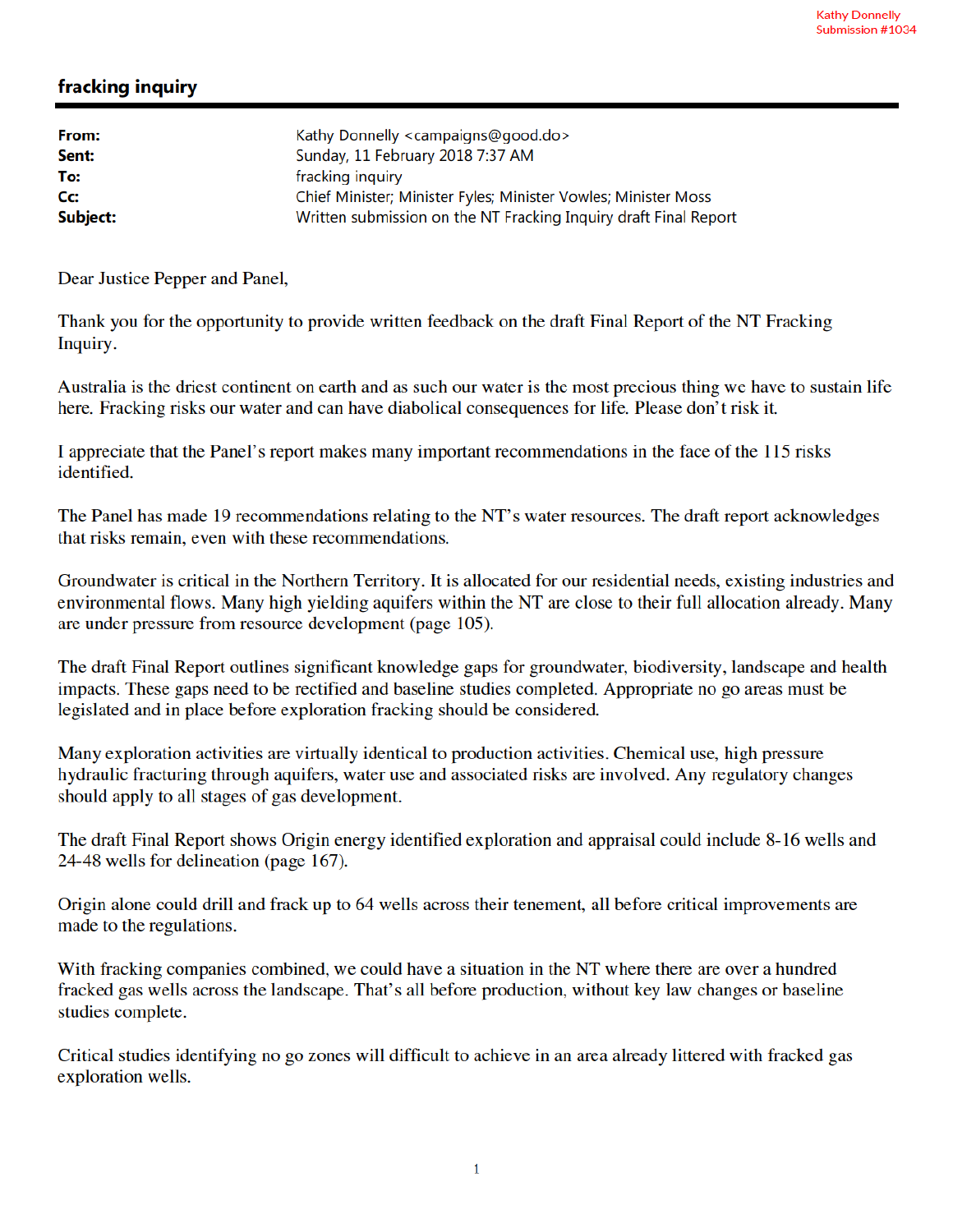I support the swath of new regulations and legislation required to try and protect landholders and water. However, that work needs to happen before the oil and gas industry is permitted to start fracking in the Northern Territory again.

The below critical recommendations must be improved and work completed BEFORE EXPLORATION fracking takes place.

Recommendation 5.1 (Enforceable code of practice for abandonment of onshore gas wells)

Recommendation 5.6 (Wastewater management framework)

Recommendation 7.1 (Water Act amended for shale extraction licence and payment for water)

Recommendation 7.4 (Strategic regional environmental and baseline assessment (SREBA), including a regional groundwater model, be developed and undertaken)

Recommendation 8.4 (Fire management plan and 10 year baseline assessment)

Recommendation 9.2 (Code of practice be developed and implemented for monitoring, detection and reporting of methane emissions)

Recommendation 10.1 (Human Health Risk Assessment prepared and approved)

Recommendation 12.11 (Social impact management plan) This recommendation should also be extended to allow for the legal right to say 'no' to fracking.

Recommendation 14.1 (Design and implement a full cost recovery system for fracking regulation)

Recommendation 14.16 (Legislation to regulate seismic surveys, drilling, hydraulic fracturing, and well abandonment)

Recommendation 14.18 (Fit and proper person test)

Recommendation 15.1 (Strategic regional environmental and baseline assessment (SREBA) undertaken and no go zones implemented)

In the NT there is a saying, "Once you frack you can't go back." Exploration fracking is no different. The studies, legal improvements and no-go zones suggested by the panel are critical. They must be actioned before any further fracking exploration.

Let's not wait until the production phase to put in place critical new regulations and laws. We must avoid delays to the protection of the Northern Territory's water, landscapes and people.

Thank you for considering my feedback on this critical matter for the future of the Northern Territory.

Yours sincerely, Kathy Donnelly

This email was sent by Kathy Donnelly via Do Gooder, a website that allows<br>people to contact you regarding issues they consider important. In accordance with web protocol FC 3834 we have set the FROM field of this email to our generic no-reply address at campaigns@good.do, however Kathy provided an email address which we included in the REPLY-TO field.